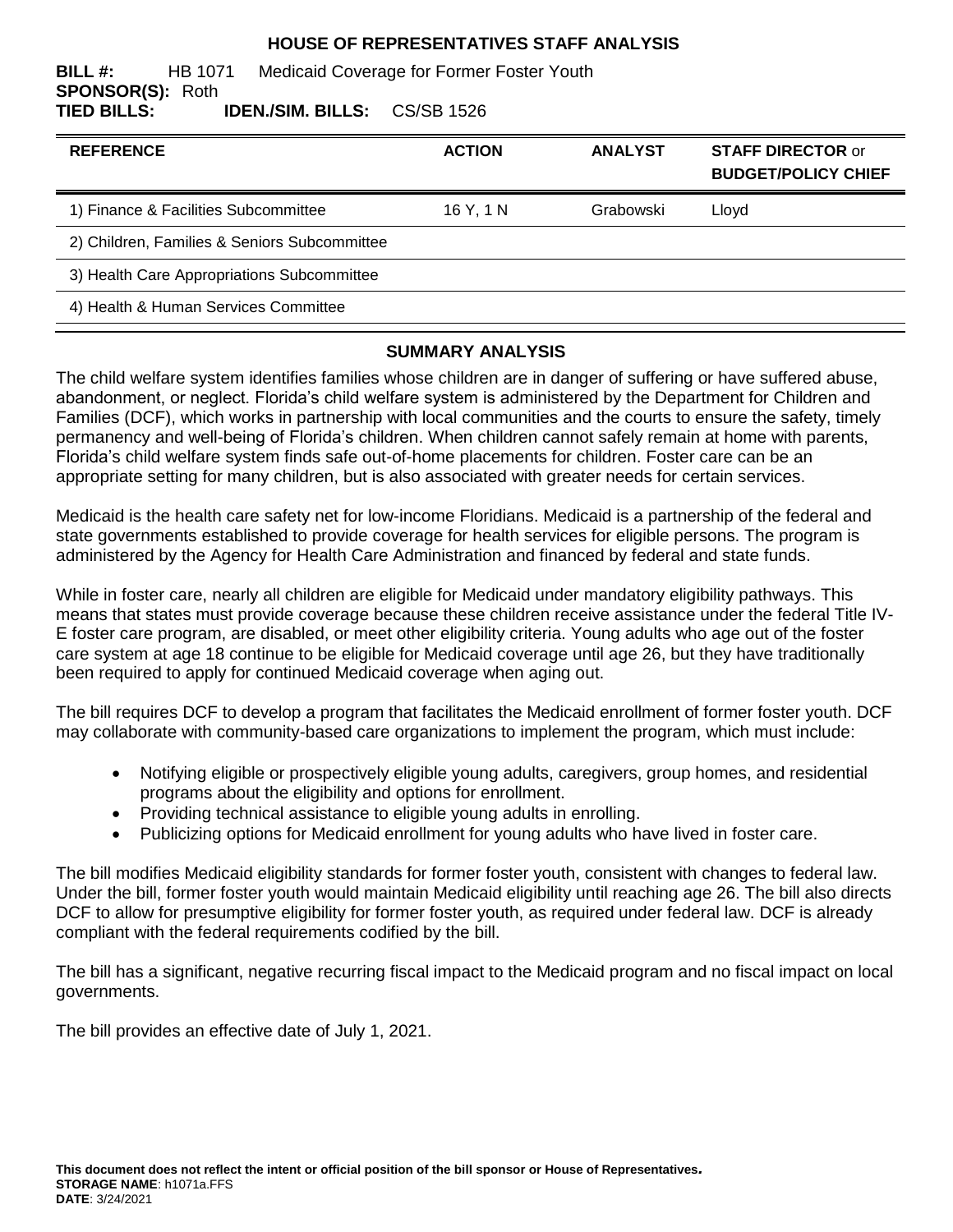### **FULL ANALYSIS**

## **I. SUBSTANTIVE ANALYSIS**

### A. EFFECT OF PROPOSED CHANGES:

### **Background**

#### Department of Children and Families

The Department of Children and Families (DCF) mission is to work in partnership with local communities to protect the vulnerable, promote strong and economically self-sufficient families, and advance personal and family recovery and resiliency.<sup>1</sup> DCF must develop a strategic plan to fulfill its mission and establish measureable goals, objectives, performance standards, and quality assurance requirements to ensure the department is accountable to taxpayers.<sup>2</sup>

Under s. 20.19(4), F.S., DCF must provide services relating to:

- Adult protection.
- Child care regulation.
- Child welfare.
- Domestic violence.
- Economic self-sufficiency.
- Homelessness.
- Mental health.
- Refugees.
- Substance abuse.

DCF must also deliver services by contract through private providers to the extent allowed by law and funding.<sup>3</sup> These private providers include managing entities delivering behavioral health services and community-based care lead agencies (CBCs) delivering child welfare services.

#### Child Welfare System

The child welfare system identifies families whose children are in danger of suffering or have suffered abuse, abandonment, or neglect. Florida's child welfare system is administered by DCF, which works in partnership with local communities and the courts to ensure the safety, timely permanency and wellbeing of Florida's children.<sup>4</sup>

DCF contracts for case management, out-of-home care, and related services with lead agencies, also known as CBCs. The model of using CBCs to provide child welfare services is designed to increase local community ownership of service delivery and design.<sup>5</sup>

CBCs are responsible for providing foster care and related services. These services include, but are not limited to, counseling, domestic violence services, substance abuse services, family preservation, emergency shelter, and adoption.<sup>6</sup> The CBC must give priority to services that are evidence-based and trauma informed.<sup>7</sup> CBCs contract with a number of subcontractors for case management and direct care services to children and their families. There are 17 CBCs statewide, which together serve the state's 20 judicial circuits.<sup>8</sup>

 $\overline{a}$ 

<sup>1</sup> S. 20.19(1), F.S.

 $2$  Id.

 $3$  ld.

<sup>4</sup> S. 39.001, F.S.

<sup>5</sup> Department of Children and Families, *Community-Based Care*, [https://www.myflfamilies.com/service-programs/community-based](https://www.myflfamilies.com/service-programs/community-based-care/overview.shtml)[care/overview.shtml](https://www.myflfamilies.com/service-programs/community-based-care/overview.shtml) (last accessed March 18, 2021).

 $^6$  Id.

<sup>7</sup> S. 409.988, F.S.

**STORAGE NAME**: h1071a.FFS **PAGE: 2** <sup>8</sup> Department of Children and Families, *Community Based Care Lead Agency Map*, [https://www.myflfamilies.com/service](https://www.myflfamilies.com/service-programs/community-based-care/lead-agency-map.shtml)[programs/community-based-care/lead-agency-map.shtml](https://www.myflfamilies.com/service-programs/community-based-care/lead-agency-map.shtml) (last accessed March 18, 2021).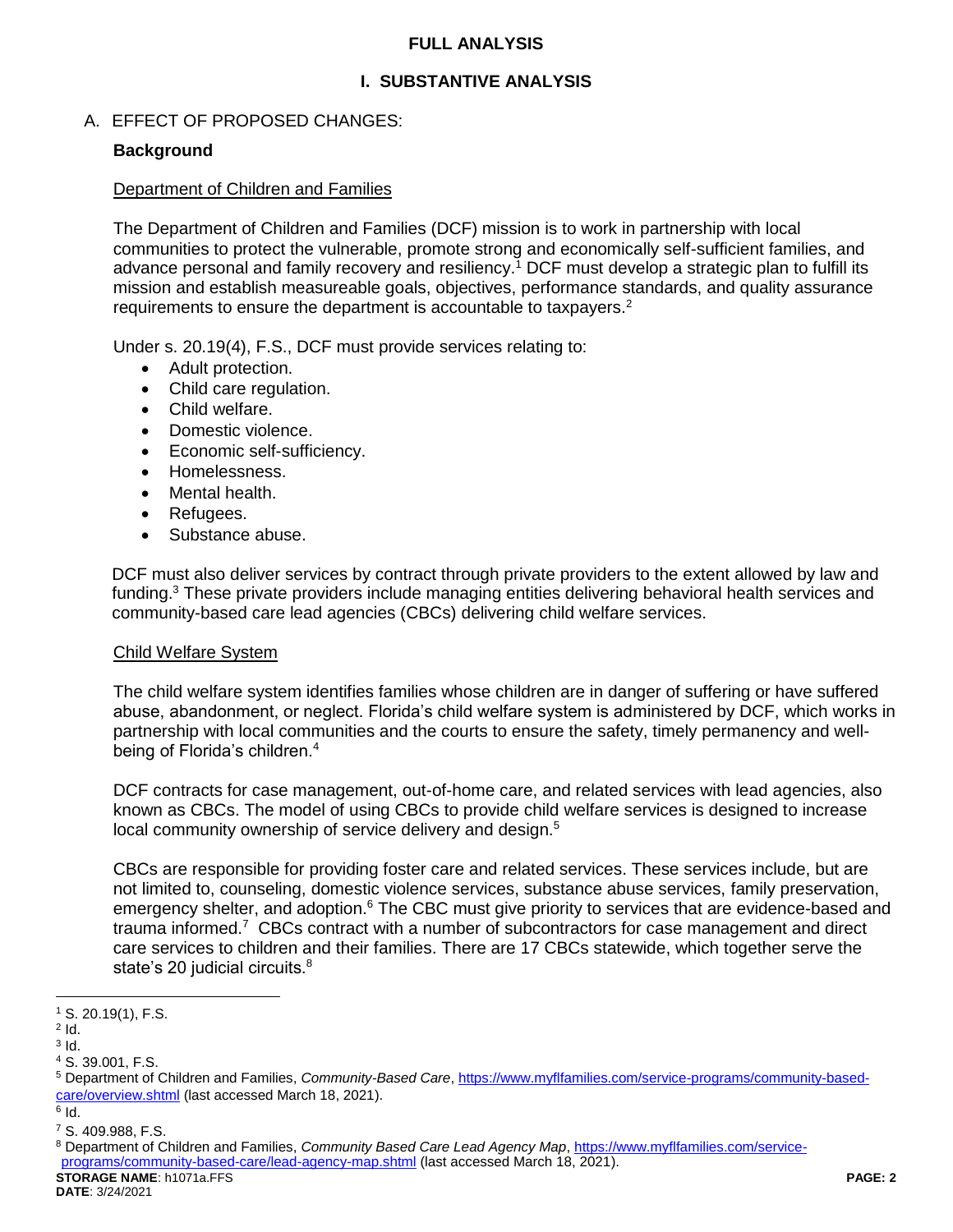## *Title IV-E Funding for Child Welfare*

While states bear primary responsibility for child welfare, Congress appropriates funds to states through a variety of funding streams for services to children who have suffered maltreatment. One of these funding streams is established in Title IV-E of the Social Security Act (SSA). <sup>9</sup> Title IV-E provides federal reimbursement to states for a portion of the cost of foster care, adoption assistance, and (in states electing to provide this kind of support) kinship guardian assistance on behalf of each child who meets federal eligibility criteria. Title IV-E also authorizes funding to support services to youth who "age-out" of foster care, or are expected to age out without placement in a permanent family.

While Title IV-E funding is an entitlement, eligibility is limited to those children who:

- Are from a home with very low income (less than 50 percent of federal poverty level in most states);
- Have been determined by a judge to need certain care;
- Are living in a licensed family foster home or a "child care institution"; and
- Are under 18 years old, unless the state has included older youth in its Title IV-E plan.

In addition to narrow eligibility, Title IV-E places strict limits on the use of federal matching funds. Eligible Title IV-E expenditures include:

- Foster care maintenance payments (for the child's room and board);
- Caseworker time to perform required activities on behalf of eligible children in foster care or children at imminent risk of entering foster care (e.g., finding a foster care placement for a child and planning services needed to ensure a child does not need to enter care, is reunited with his or her parents, has a new permanent home, or is otherwise prepared to leave foster care);
- Program-related data system development and operation, training, and recruitment of foster care providers; and
- Other program administration costs.<sup>10</sup>

The federal government pays 50-80 percent of these costs, depending on the nature of the expenditure, and additionally, for foster care maintenance payments, the state's per capita income.<sup>11</sup>

Title IV-E funds generally cannot be used for an array of services, such as family support services, intensive in-home services, and mental health and substance abuse services. While Title IV-E is an entitlement program that may be used to pay a portion of the foster care maintenance costs of all eligible children, it cannot be used to provide services to either prevent out-of-home placement or to hasten a child's return home.<sup>12</sup>

## *Family First Prevention Services Act*

The Family First Prevention Services Act (FFPSA) was passed into law as part of the Bipartisan Budget Act on February 9, 2018.<sup>13</sup> The FFPSA reformed the federal child welfare funding streams. Unlike the previous Title IV-E provisions, which primarily funded out-of-home care for families with very low incomes, the FFPSA gives states the ability to earn federal Title IV-E matching funds in support of certain prevention services provided on a time-limited basis that avoid an out-of-home placement for children without regard to family income. The services that states can be reimbursed for providing to children and their families meeting eligibility requirements address mental health, substance abuse,

<sup>13</sup> H.R. 1862 of 2018. P.L. 115-123.

 $\overline{a}$ <sup>9</sup> 42 U.S.C. § Ch. 7, Subch. IV, Pt. E.

<sup>10</sup> 42 U.S.C. § 674.

<sup>11</sup> *Id.*

<sup>12</sup> U.S. Department of Health and Human Services, Administration for Children and Families, *Synthesis of Findings: Title IV-E Flexible Funding Child Welfare Waiver Demonstrations*, (Sept. 2005), [https://www.acf.hhs.gov/cb/report/synthesis-findings-title-iv-e-flexible](https://www.acf.hhs.gov/cb/report/synthesis-findings-title-iv-e-flexible-funding-waiver-demonstrations)[funding-waiver-demonstrations](https://www.acf.hhs.gov/cb/report/synthesis-findings-title-iv-e-flexible-funding-waiver-demonstrations) (last accessed March 18, 2021).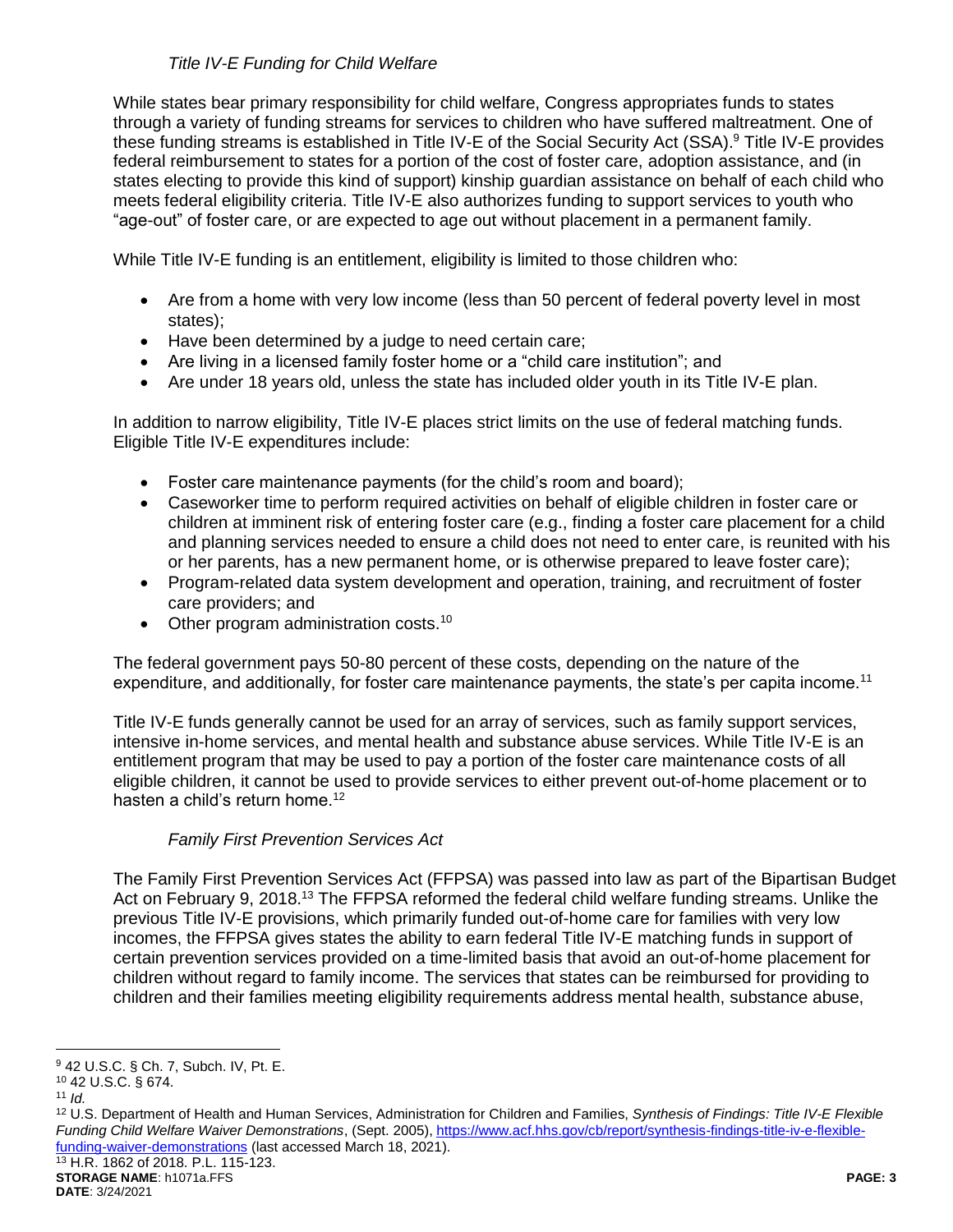family counseling, and parent skills training. The FFPSA also introduces new limits on federal funding for placements in group homes.

FFPSA gave states the opportunity to delay implementation of select provisions in the law. Florida has opted to delay the effective date until October 2021.

#### *Foster Care*

When children cannot safely remain at home with parents, Florida's child welfare system finds safe outof-home placements for children. After a placement assessment to determine the most appropriate outof-home placement, a child may be placed with a relative, fictive kin, licensed foster parent, in a group home or residential setting.<sup>14</sup> When a child is placed in foster care, DCF has placement care and responsibility and may move a child at any time and without court approval.

Young adults who age out of the foster care system have trouble achieving self-sufficiency. When compared to young adults without foster care involvement, young adults who age out of the foster care system are less likely to earn a high school diploma or GED and have lower rates of college attendance.<sup>15</sup> They suffer more from mental health problems, have a higher rate of involvement with the criminal justice system, and are more likely to have difficulty achieving financial independence.<sup>16</sup> These young adults also have a higher need for public assistance and are more likely to experience housing instability, including homelessness.<sup>17</sup>

In Federal Fiscal Year 2017, about 189,000 teens and young adults spent at least one day in foster care.<sup>18</sup> Of those who left care during that year, more than 19,000 aged out of care.<sup>19</sup> This generally means youth reached a state's legal age of adulthood without having reached permanency.

In State Fiscal Year (SFY) 2019-20, 1,043 young adults 17 years of age were in Florida's foster care system.<sup>20</sup> Of those, 866 (83%) aged out of care at the age of 18.<sup>21</sup> A foster youth who ages out of care at 18 can elect to enter Florida's extended foster care program by meeting certain requirements. Of the 866 young adults who aged out at 18, 487 entered extended foster care and were eligible to receive foster care services until the age of 21, or 22 with a disability. $^{22}$ 

#### Florida Medicaid Program

Medicaid is the health care safety net for low-income Floridians. Medicaid is a partnership of the federal and state governments established to provide coverage for health services for eligible persons. The program is administered by the Agency for Health Care Administration (AHCA) and financed by federal and state funds. AHCA delegates certain functions to other state agencies, including DCF, which makes eligibility determinations.

The structure of each state's Medicaid program varies, but what states must pay for is largely determined by the federal government, as a condition of receiving federal funds.<sup>23</sup> Federal law sets the amount, scope, and duration of services offered in the program, among other requirements. These federal requirements create an entitlement that comes with constitutional due process protections. The entitlement means that two parts of the Medicaid cost equation – people and utilization – are largely predetermined for the states. The federal government sets the minimum mandatory populations to be

 $\overline{a}$ 

<sup>21</sup> *Id*. <sup>22</sup> *Id*.

**STORAGE NAME**: h1071a.FFS **PAGE: 4 DATE**: 3/24/2021

<sup>14</sup> R. 65C-28.004, F.A.C.

<sup>15</sup> Gypen, L., Vanderfaeillie, J., et al., "Outcomes of Children Who Grew Up in Foster Care: Systematic-Review", *Children and Youth*  Services Review, vol. 76, pp. 74-83,<http://dx.doi.org/10.1016/j.childyouth.2017.02.035> (Last accessed March 22, 2021). <sup>16</sup> *Id*.

<sup>17</sup> *Id*.

<sup>18</sup> Congressional Research Services, *John H. Chafee Foster Care Program for Successful Transition to Adulthood* (January 15, 2019) <https://fas.org/sgp/crs/misc/IF11070.pdf> (last accessed March 19, 2021).  $\overline{19}$  *Id.* 

<sup>&</sup>lt;sup>20</sup> Email from John Paul Fiore, Legislative Specialist, Florida Department of Children and Families, RE: Data Request from H. CFS, (Feb. 25, 2021)(on file with Children, Families, and Seniors Subcommittee staff).

<sup>23</sup> Title 42 U.S.C. §§ 1396-1396w-5; Title 42 C.F.R. Part 430-456 (§§ 430.0-456.725) (2016).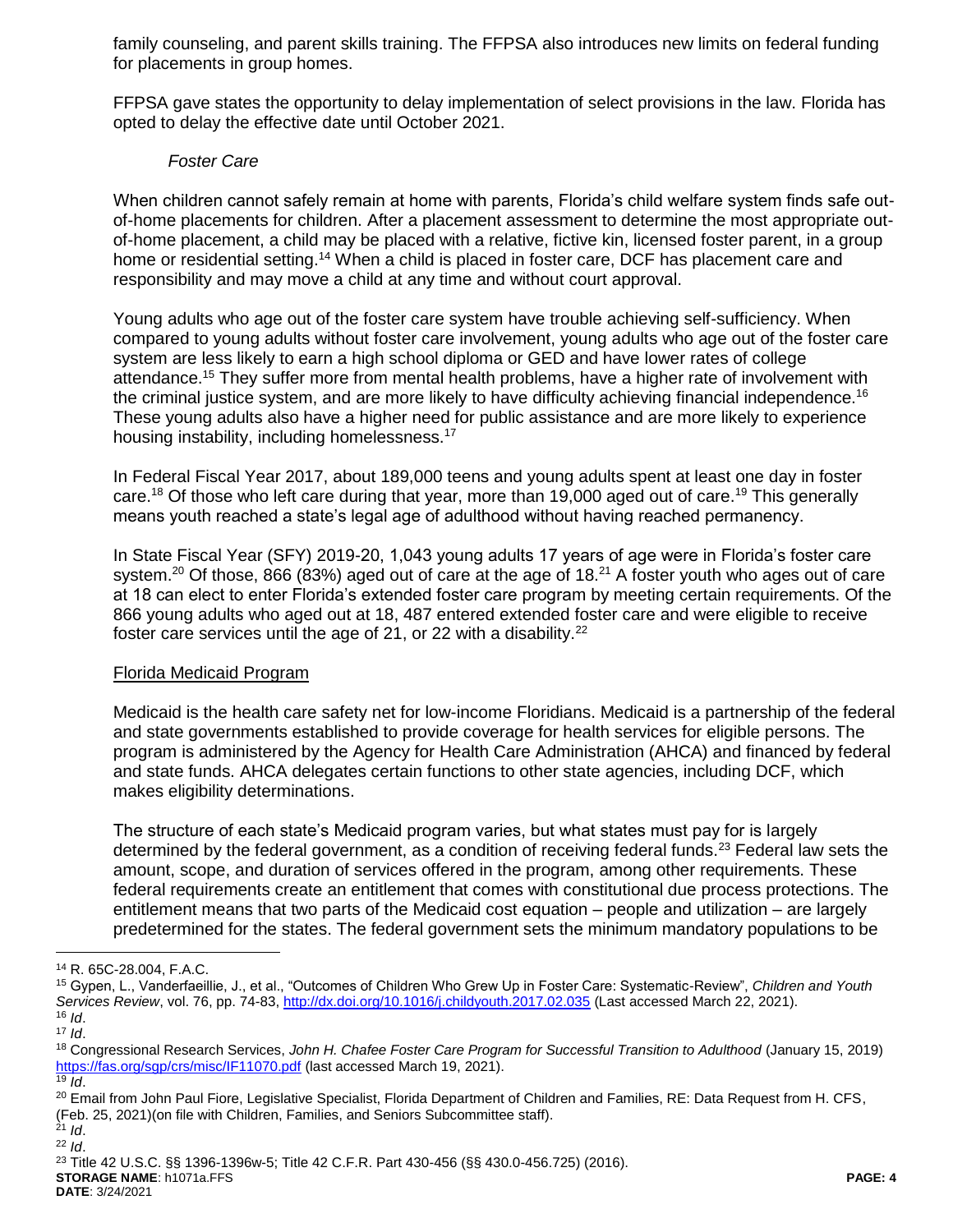included in every state Medicaid program. The federal government also sets the minimum mandatory benefits to be covered in every state Medicaid program. These benefits include physician services, hospital services, home health services, and family planning.<sup>24</sup> States can add benefits, with federal approval. Florida has added many optional benefits, including prescription drugs, ambulatory surgical center services, and dialysis.<sup>25</sup>

The Florida Medicaid program covers approximately 4.5 million low-income individuals.<sup>26</sup> Medicaid is the second largest single program in the state, behind public education, representing approximately one-third of the total FY 2020-2021 state budget.<sup>27</sup>

## *Medicaid for Current Foster Youth*

The Foster Care, Prevention, and Permanency program, authorized in Title IV-E of the SSA, is a federal-state program that, among other things, jointly finances foster care for children who a state determines cannot safely remain in their homes and who meet federal eligibility rules related to being removed from a low-income household and other factors. The program also provides some support for services to assist older children in foster care, and those who age out, in making a successful transition to adulthood. The Administration for Children and Families at the U.S. Department of Health and Human Services administers the Title IV-E program.<sup>28</sup>

While in foster care, nearly all children are eligible for Medicaid under mandatory eligibility pathways. This means that states must provide coverage because these children receive assistance under the Title IV-E foster care program, are disabled, or meet other eligibility criteria. Under the Title IV-E program, states must inform foster youth within 90 days prior to emancipation about their future options for health care. Title IV-E also directs states to provide these youth with health information and official documentation that they were previously in care. Such documentation may be necessary to determine eligibility for some former foster youth who later apply for Medicaid.<sup>29</sup>

## *Medicaid for Former Foster Youth*

Current and *former* foster youth are eligible for Medicaid under current law. This includes a child who is eligible under Title IV-E of the SSA for subsidized board payments, foster care, or adoption subsidies, or a child for whom the state has assumed temporary or permanent responsibility and who does not qualify for Title IV-E assistance but is in foster care, shelter or emergency shelter care, or subsidized adoption. Current law requires DCF or a CBC to document that current and former foster youth are enrolled in Medicaid.<sup>30</sup>

The federal Patient Protection and Affordable Care Act<sup>31</sup> (PPACA, as amended; P.L. 111-148) required states, as of January 1, 2014, to provide Medicaid coverage to former foster youth until their 26th birthday. It parallels another PPACA requirement that health insurance companies provide coverage of children up to age 26 under their parents' private health care plans. There is no income limit for eligibility and the young adult must not be eligible for another Medicaid coverage type. However, the individual must make application for this coverage with ACCESS Florida, the state's platform for managing social services eligibility.<sup>32</sup> This requirement is key, as many former foster youth who are eligible for Medicaid never complete the application process.

 $\overline{a}$ 

<sup>24</sup> S. 409.905, F.S.

<sup>25</sup> S. 409.906, F.S.

<sup>26</sup> Agency for Health Care Administration, *Florida Statewide Medicaid Monthly Enrollment Report*, December 2020, available at [https://ahca.myflorida.com/medicaid/Finance/data\\_analytics/enrollment\\_report/index.shtml](https://ahca.myflorida.com/medicaid/Finance/data_analytics/enrollment_report/index.shtml) (last accessed March 18, 2021). <sup>27</sup> Ch. 2020-111, L.O.F. See also *Fiscal Analysis in Brief: 2020 Legislative Session*,

[https://flsenate.gov/UserContent/Committees/Publications/FiscalAnalysisInBrief/2020\\_Fiscal\\_Analysis\\_In\\_Brief.pdf](https://flsenate.gov/UserContent/Committees/Publications/FiscalAnalysisInBrief/2020_Fiscal_Analysis_In_Brief.pdf) (last accessed March 18, 2021).

<sup>28</sup> Congressional Research Service, *Medicaid Coverage for Former Foster Youth Up to Age 26*, October 26, 2018, <https://fas.org/sgp/crs/misc/IF11010.pdf> (last accessed March 18, 2021).

 $\overline{^{29}}$  *Id.* 

<sup>30</sup> S. 409.1451(10), F.S.

<sup>31</sup> P.L. 111-148, 42 USC 1396a(a)(10(IX).

<sup>32</sup> The DCF, CFOP 170-15, Chapter 2 Medicaid, 2-9.a., available at

**STORAGE NAME**: h1071a.FFS **PAGE: 5** [https://www.myflfamilies.com/admin/publications/cfops/CFOP%20170-xx%20Child%20Welfare/CFOP%20170-](https://www.myflfamilies.com/admin/publications/cfops/CFOP%20170-xx%20Child%20Welfare/CFOP%20170-15%20%20Federal%20and%20State%20Funding%20Eligibility/CFOP%20170-15,%20%20Chapter%2002,%20Medicaid.pdf)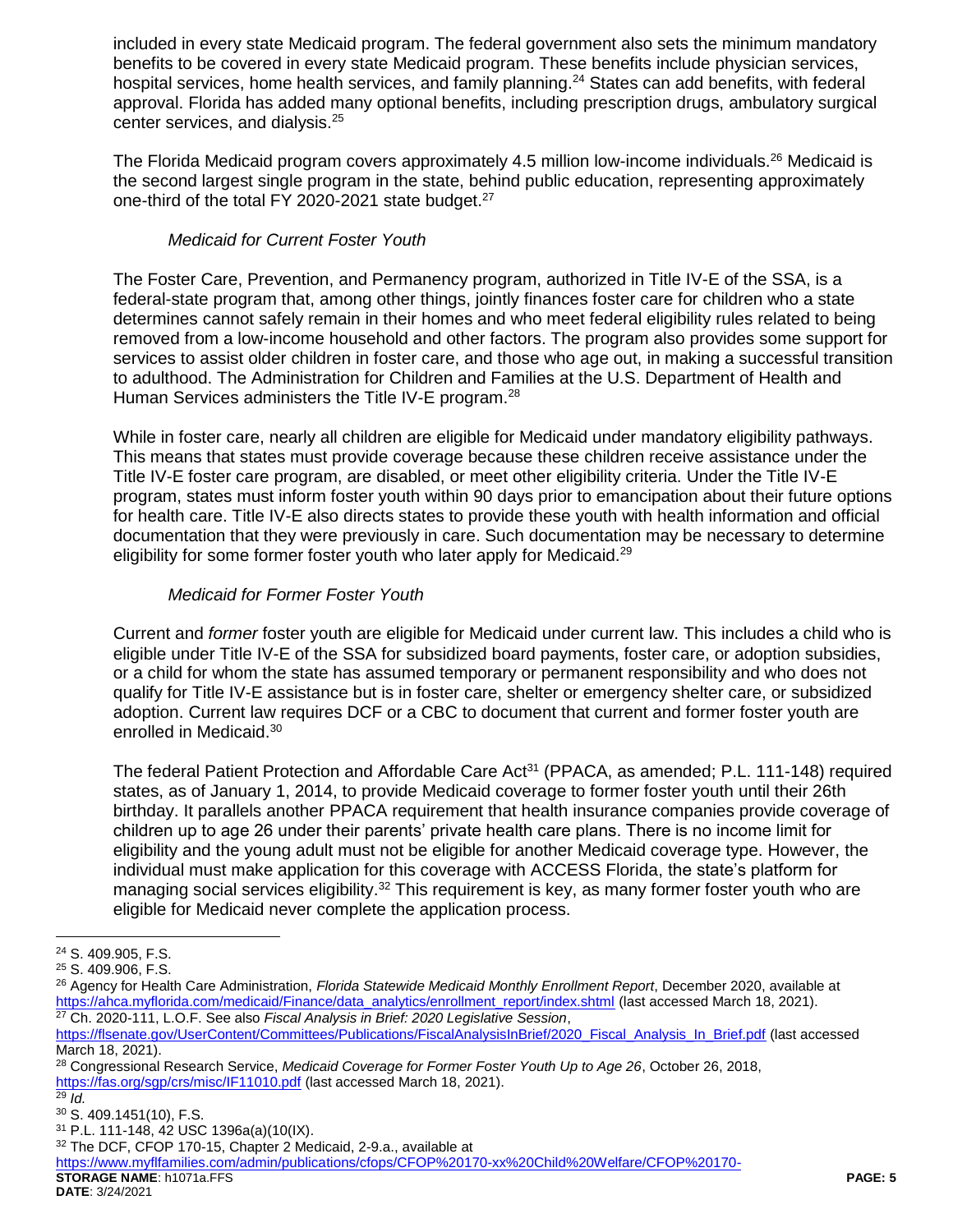In 2018, Congress supplemented PPACA requirements by adopting the SUPPORT Act.<sup>33</sup> The Act requires states to provide former foster care youth with Medicaid coverage up to age 26, regardless of what state they lived in when they aged out of the foster care system, by calendar year 2023. Currently, Medicaid must cover youth up to age 26 within the state the youth aged out of foster care, and states have the option to cover youth who age out of another state's foster care system.

In addition, the SUPPORT Act requires states to streamline the process by which former foster youth are covered under Medicaid.<sup>34</sup> In compliance with this requirement, DCF implemented automatic enrollment for former foster youth beginning in January 2021.<sup>35</sup> This means foster youth who age out of care after January 1, 2021 will no longer need to apply for coverage through ACCESS Florida.

## **Effect of Proposed Changes**

The bill requires DCF to develop a program that facilitates the Medicaid enrollment of former foster youth. DCF may collaborate with the CBCs in the implementation of the program, which must include:

- Notifying eligible or prospectively eligible young adults, caregivers, group homes, and residential programs about the eligibility and options for enrollment.
- Providing technical assistance to eligible young adults in enrolling.
- Publicizing options for Medicaid enrollment for young adults who have lived in foster care.

Since January 1, 2021, DCF ensures that foster children are automatically enrolled in Medicaid as they age out of the program consistent with federal requirements. The bill will result in an active enrollment effort focused on those youths that aged out of foster care prior to January 1, 2021. That population will shrink each year, until the last such youths have attained the age of 26.

The bill modifies Medicaid eligibility standards for former foster youth, consistent with changes to federal law. Under the bill, former foster youth would maintain Medicaid eligibility until reaching age 26. The bill also directs DCF to allow for presumptive eligibility for former foster youth, as required under PPACA. DCF is already compliant with the federal requirements codified by the bill.

The bill has an effective date of July 1, 2021.

### B. SECTION DIRECTORY:

**Section 1:** Amends s. 409.1451, F.S.; relating to the Road-to-Independence program. **Section 2:** Amends s. 409.903, F.S.; relating to mandatory payment for eligible persons. **Section 3:** Provides an effective date of July 1, 2021.

## **II. FISCAL ANALYSIS & ECONOMIC IMPACT STATEMENT**

### A. FISCAL IMPACT ON STATE GOVERNMENT:

1. Revenues:

None.

[15%20%20Federal%20and%20State%20Funding%20Eligibility/CFOP%20170-15,%20%20Chapter%2002,%20Medicaid.pdf](https://www.myflfamilies.com/admin/publications/cfops/CFOP%20170-xx%20Child%20Welfare/CFOP%20170-15%20%20Federal%20and%20State%20Funding%20Eligibility/CFOP%20170-15,%20%20Chapter%2002,%20Medicaid.pdf) (last accessed March 19, 2021).

33 P.L. 115-271. The full title of the legislation is the Substance Use-Disorder Prevention that Promotes Opioid Recovery and Treatment for Patients and Communities Act. The former foster youth provisions are in section 1002 of the Act.

<sup>34</sup> *Id. See also* 42 U.S.C. 1396a(a)(10)(A)(i)(IX).

**STORAGE NAME**: h1071a.FFS **PAGE: 6** <sup>35</sup> Department of Children and Families, *Agency Bill Analysis for HB 1071 of 2021*, March 8, 2021 (on file with Finance & Facilities Subcommittee staff).

 $\overline{a}$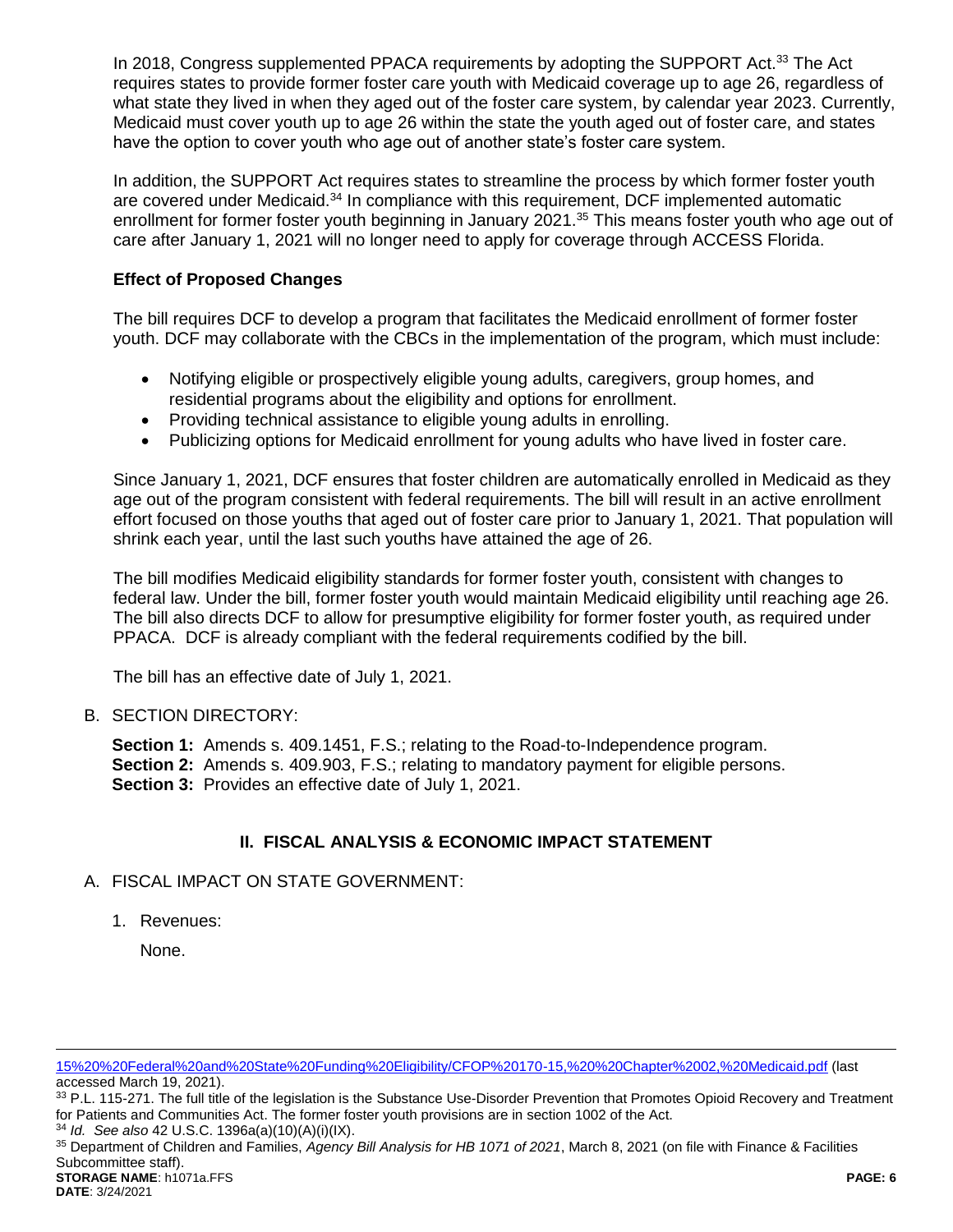2. Expenditures:

AHCA reports that 1,730 young adults (ages 18-26) aged out of foster care prior to January 1, 2021 but did not enroll in Medicaid. The DCF outreach program under the bill would be targeted at this population, and AHCA provided the following information regarding the costs of enrolling these Medicaid-eligible young adults:

|                                | <b>Estimated Fiscal Impact</b> |             |             |             |  |  |
|--------------------------------|--------------------------------|-------------|-------------|-------------|--|--|
|                                | 100%                           | 75%         | 50%         | 25%         |  |  |
| <b>Estimated Number of</b>     |                                |             |             |             |  |  |
| <b>Individuals</b>             | 1730                           | 1298        | 865         | 433         |  |  |
| Rate (average expenditures per |                                |             |             |             |  |  |
| member 7/1/19-12/31/19)        | \$379.36                       | \$379.36    | \$379.36    | \$379.36    |  |  |
| <b>Total Computable</b>        | \$7,875,522                    | \$5,906,641 | \$3,937,761 | \$1,968,880 |  |  |
| <b>General Revenue</b>         | \$3,050,977                    | \$2,288,233 | \$1,525,489 | \$762,744   |  |  |

The percentages in the table reflect the number of eligible young adults enrolled because of outreach efforts. For example, if 50% of the eligible population were enrolled in Medicaid, AHCA would pay an additional \$3.9 million per year in payments to MMA plans for that coverage (\$1.5 million general revenue; \$2.4 million federal match). These costs would decline over time and eventually reach \$0, since DCF has implemented automatic enrollment for former foster youths.

## B. FISCAL IMPACT ON LOCAL GOVERNMENTS:

1. Revenues:

None.

2. Expenditures:

None.

- C. DIRECT ECONOMIC IMPACT ON PRIVATE SECTOR: None.
- D. FISCAL COMMENTS:

None.

# **III. COMMENTS**

- A. CONSTITUTIONAL ISSUES:
	- 1. Applicability of Municipality/County Mandates Provision:

Not applicable. This bill does not appear to affect county or municipal governments.

2. Other:

None.

B. RULE-MAKING AUTHORITY:

DCF and AHCA have sufficient rule-making authority to implement the provisions of the bill.

C. DRAFTING ISSUES OR OTHER COMMENTS:

As drafted, the bill would have the effect of removing certain populations described in s. 409.1451, F.S. from guaranteed Medicaid eligibility. This includes children achieving adoption or guardianship after